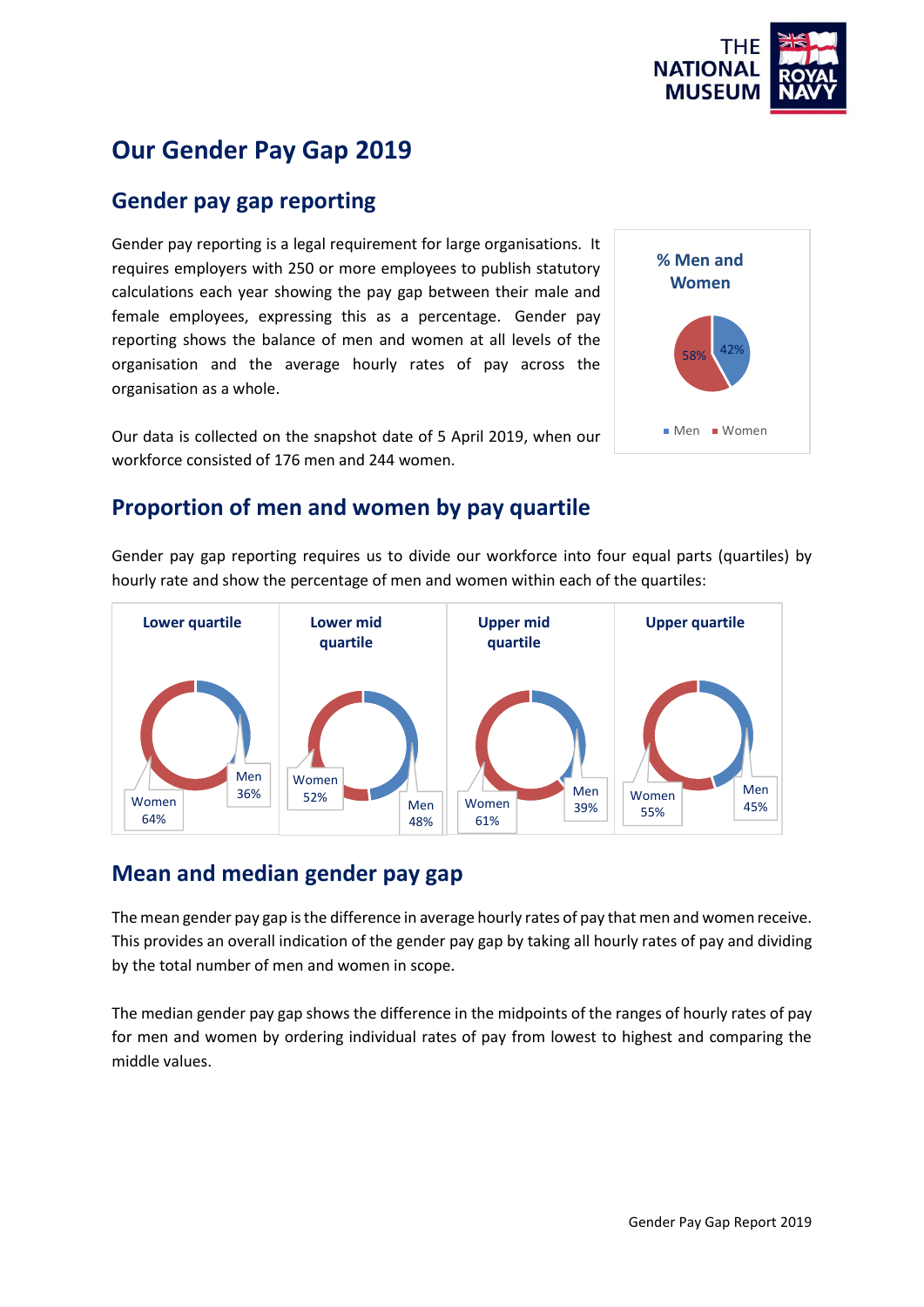

| Gender pay gap                      | 2019  | 2018 | 2017  |
|-------------------------------------|-------|------|-------|
| Mean gender pay gap in hourly pay   | 10.3% | 9.3% | 16.2% |
| Median gender pay gap in hourly pay | 1.0%  | 2.7% | 9.1%  |

The mean (average) hourly rate paid to women in our workforce was 10.3% lower than the mean (average) hourly rate paid to men in April 2019. The difference in hourly rates of pay, as a median average, was 1% lower for women. This represents an overall increase in our mean gender pay gap of 1% and a 1.7% reduction as a median average based on our gender pay gap in 2018. The slight increase in the mean gender pay gap is likely to be a result of the Executive (predominantly men) receiving bonuses which has increased the overall hourly rates for men in the upper quartile.

### **Proportion of men and women receiving a bonus payment**

46% of men and women were awarded and paid a bonus or commission payment in the 12 months leading up to the snapshot date of 5 April 2019. This is an increase of 8% for men and 13% for women receiving a bonus this period compared to the 2018 period.

Bonuses were paid to five members of the Executive in the form of nonconsolidated performance related payments, based on successful delivery of objectives and key priorities. The bonuses included in the snapshot date of 5 April 2019 relate to payments made in the financial year 2018-19 in respect of performance in 2017-18. The Executive staffing group who received bonuses consists of 80% men and 20% women.



Commission payments are also classified as bonus payments under the gender pay gap reporting requirements. Commission payments, awarded for the sale of souvenir guidebooks, have been included within the gender bonus pay in the 12 months leading up to the snapshot date. Commission payments were made to 165 staff, 40% men and 60% women.

### **Mean and median gender bonus gap**

The mean gender bonus gap is the difference in average bonus pay that men and women receive. There has been a 0.2% increase in the mean gender bonus pay gap from the last reporting period (2018: 76.1%) due to four non-consolidated bonus payments being made to male members of staff and one non-consolidated bonus payment being made to a female member of staff. All other bonus payments being souvenir guidebook sales commission payments, made to men and women, and all of which were below a maximum value of £608.

The median gender bonus gap shows the difference in the midpoints of the ranges of bonus pay received by men and women. There has been a significant (151.1%) reduction in the median gender